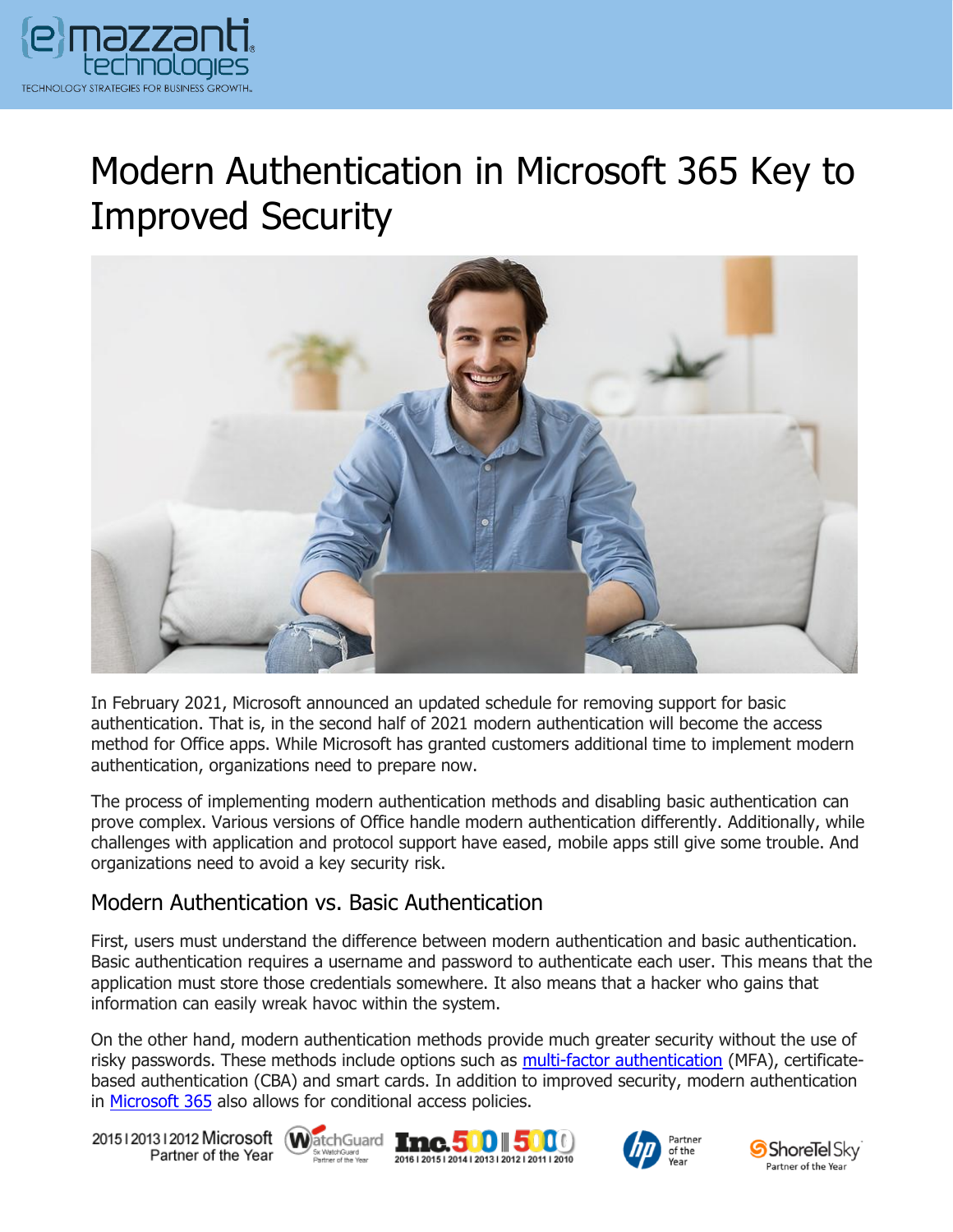

# End of Support for Basic Authentication in Microsoft 365

Since August 2017, Microsoft has supported both modern authentication and basic authentication. However, in 2019, the company announced that it planned to discontinue support for basic authentication in autumn 2020. With the onset of the pandemic, that date has shifted to the latter half of 2021. This has significant implications for Microsoft customers.

Every application or service that connects to Microsoft 365 must authenticate. As soon as basic authentication is disabled, any services that depend on Microsoft 365 will no longer work. While Microsoft plans to warn customers several months before completely disabling basic authentication, organizations need to act sooner rather than later.

## Implications for Older Versions of Office and Windows Server

Organizations preparing to implement modern authentication should know that not all versions of Office support it. Office 2016 and higher include modern authentication by default. However, organizations using Office 2013 will have to set registry keys for each device that will use modern authentication. And older versions of Office do not support modern authentication.

Further, versions of Windows Server earlier than 2012 R2 do not support modern authentication. And email clients other than Outlook offer mixed support. Consequently, moving to modern authentication may require upgrades or additional steps in some cases.

## Modern Authentication for Mobile Users

Experience shows that moving to modern authentication can prove somewhat tricky for mobile users. The current versions of IOS and Android support modern authentication nicely, as does Outlook mobile.

However, native email clients can get messy, even when they technically support modern authentication. For a clean implementation, consider forcing users to use the Outlook app instead of native email clients.

20151201312012 Microsoft WatchGuard Tmc. 500 500 Partner of the Year